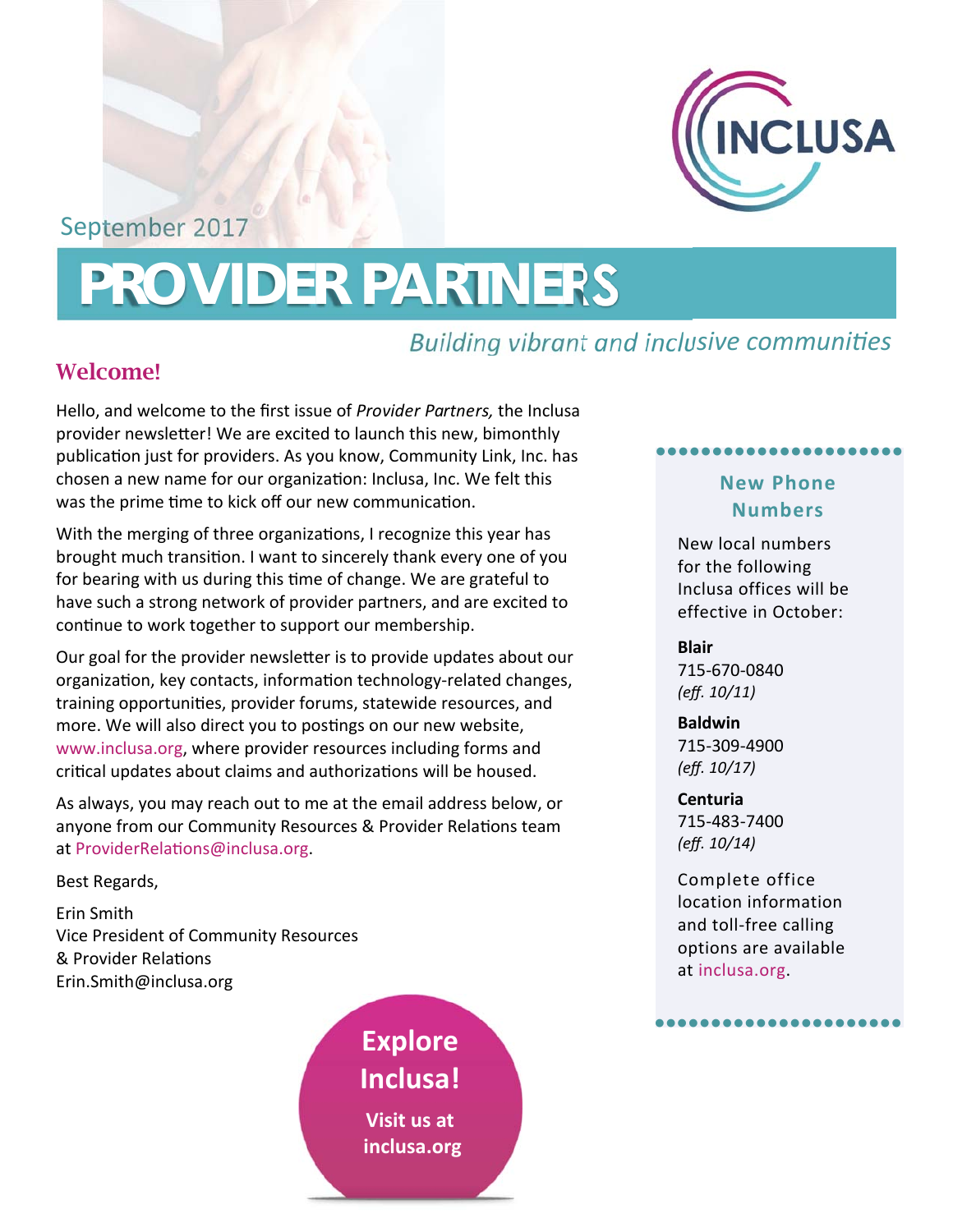

## New Address, New look for Western Region Provider Portal

As of September 24, there is a new address for accessing the Inclusa Western Region Provider Portal: **providerportal.inclusa.org**.

- The portal has a new look and reflects our new name, but all functions remain the same.
- Your login information has not changed  $$ you will log in with the same credentials you currently use at portal.wwcares.org.
- If you go to portal.wwcares.org, you will be re‐directed to the new address. Please update your favorites so you have the most current link.

There is *no change* to the Central Region Provider Portal address at this time, which remains providerportalcccw.crmhosts.net.

#### Verifying Member Enrollment

Providers are reminded to always verify the person's enrollment prior to rendering services, since a person can enroll in, or disenroll from, a Family Care MCO at any time. Verification options include WiCall (ForwardHealth's automated voice response system), the ForwardHealth Portal, and enrollment verification vendors such as a magnetic stripe card reader or computer software. You can access the ForwardHealth services as follows:

- **WiCall**  Dial 800‐947‐3544 and select 1 for Enrollment Verification.
- **ForwardHealth** Log in to your secure ForwardHealth Portal account at www.forwardhealth.wi.gov/WIPortal. Click Enrollment at the top of the page.

For more information see the ForwardHealth Portal Enrollment Verification User Guide, available at dhs.wisconsin.gov/publications/p00955.pdf.

#### **Residential Rate Methodology Resources**

Resource documents for the Inclusa Residential Rate Methodology (RRM) can be found on our website at inclusa.org/providers/resources

The methodology is used to establish care and supervision rates, and all Inclusa regions will be included in this process as of January 1, 2018.

"Residential Rate Methodology - Provider Training  $-$  Sept 2017," is a presentation for providers transitioning to the RRM on January 1, 2018.

877‐622‐6700 | inclusa.org ●●●●●●●●●●●●●●●●●●●●●●●●●●●●●●●●●●●●●●●●●●●●●●●●●●●●●●●●●●●●●●●●●●●●●●●●●●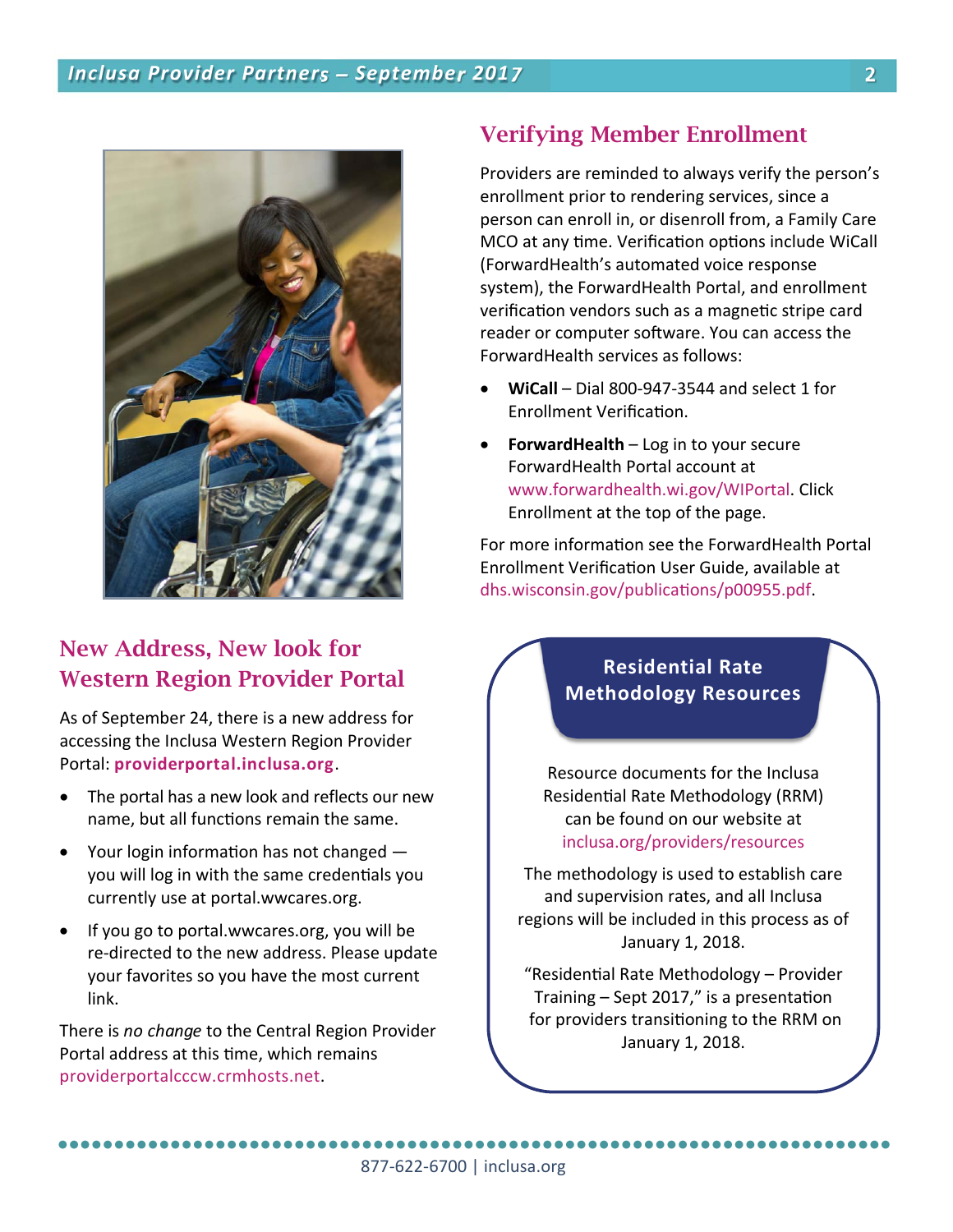## **Claims, Authorizations, and Portal Support Contacts**

|                                                                                                                    | <b>Inclusa Central Region</b>                                                                                                                                                                                                                                               |  | <b>Inclusa Western Region</b>                                                                                                                                                                                                                                                                                                                         |
|--------------------------------------------------------------------------------------------------------------------|-----------------------------------------------------------------------------------------------------------------------------------------------------------------------------------------------------------------------------------------------------------------------------|--|-------------------------------------------------------------------------------------------------------------------------------------------------------------------------------------------------------------------------------------------------------------------------------------------------------------------------------------------------------|
| <b>General Claims</b><br><b>Support</b>                                                                            | <b>WPS/Family Care Contact Center</b><br>800-223-6016                                                                                                                                                                                                                       |  | <b>WPS/Family Care Contact Center</b><br>800-223-6016                                                                                                                                                                                                                                                                                                 |
| Claim questions that<br>cannot be resolved<br>with WPS/Family<br><b>Care Contact Center</b>                        | Member Authorization Dept.<br>877-622-6700 (option 2)<br>Note: If there have been changes in<br>your organization's billing staff, please<br>contact Julie Zblewski, 715-204-1726,<br>for support and training.                                                             |  | <b>Customer Support</b><br>888-544-9353<br>customerservice@inclusa.org                                                                                                                                                                                                                                                                                |
| Authorization<br><b>Requests and</b><br>Assistance                                                                 | <b>Community Resource Coordinator</b><br>or Health & Wellness Coordinator<br>877-622-6700<br>Member Authorization Dept.<br>877-622-6700 (option 2)                                                                                                                          |  | <b>Community Resource Coordinator</b><br>or Health & Wellness Coordinator<br>877-785-6266<br><b>Customer Support</b><br>888-544-9353<br>customerservice@inclusa.org                                                                                                                                                                                   |
|                                                                                                                    | 715-236-5097<br>providerportal@inclusa.org                                                                                                                                                                                                                                  |  |                                                                                                                                                                                                                                                                                                                                                       |
| <b>Provider Portal</b><br>Assistance                                                                               |                                                                                                                                                                                                                                                                             |  | 888-544-9353<br>customerservice@inclusa.org                                                                                                                                                                                                                                                                                                           |
|                                                                                                                    |                                                                                                                                                                                                                                                                             |  |                                                                                                                                                                                                                                                                                                                                                       |
| <b>Regional Breakdowns</b><br>by County and GSR*<br>*Wis. Dept. of Health<br>Services Geographic<br>Service Region | GSR 4 - Florence, Forest,<br>$\bullet$<br>Langlade, Lincoln, Marathon,<br>Oneida, Portage, Vilas, and<br>Wood<br>GSR 7 - Ashland, Barron,<br>$\bullet$<br>Bayfield, Burnett, Douglas, Iron,<br>Polk, Price, Rusk, Sawyer, and<br>Washburn<br>GSR 14 - Rock<br>(Legacy CCCW) |  | GSR 1 - Chippewa, Dunn, Eau<br>$\bullet$<br>Claire, Pierce, Taylor, and<br>St. Croix<br>GSR 2 - Buffalo, Clark, Jackson,<br>$\bullet$<br>La Crosse, Monroe, Pepin,<br>Trempealeau, and Vernon<br>GSR 3 - Crawford, Grant,<br>Green, Iowa, Juneau, Lafayette,<br>Richland, and Sauk<br>GSR 5 - Columbia, Dodge,<br>$\bullet$<br>Green Lake, Jefferson, |
| <b>Find Claims &amp; Billing</b><br><b>Resources and Forms at</b><br>inclusa.org/providers/claims-billing          |                                                                                                                                                                                                                                                                             |  | Marquette, Washington,<br>Waukesha, and Waushara<br>GSR 6 - Washington and<br>$\bullet$<br>Waukesha<br>(Legacy WWC and ContinuUs)                                                                                                                                                                                                                     |

●●●●●●●●●●●●●●●●●●●●●●●●●●●●●●●●●●●●●●●●●●●●●●●●●●●●●●●●●●●●●●●●●●●●●●●●●●